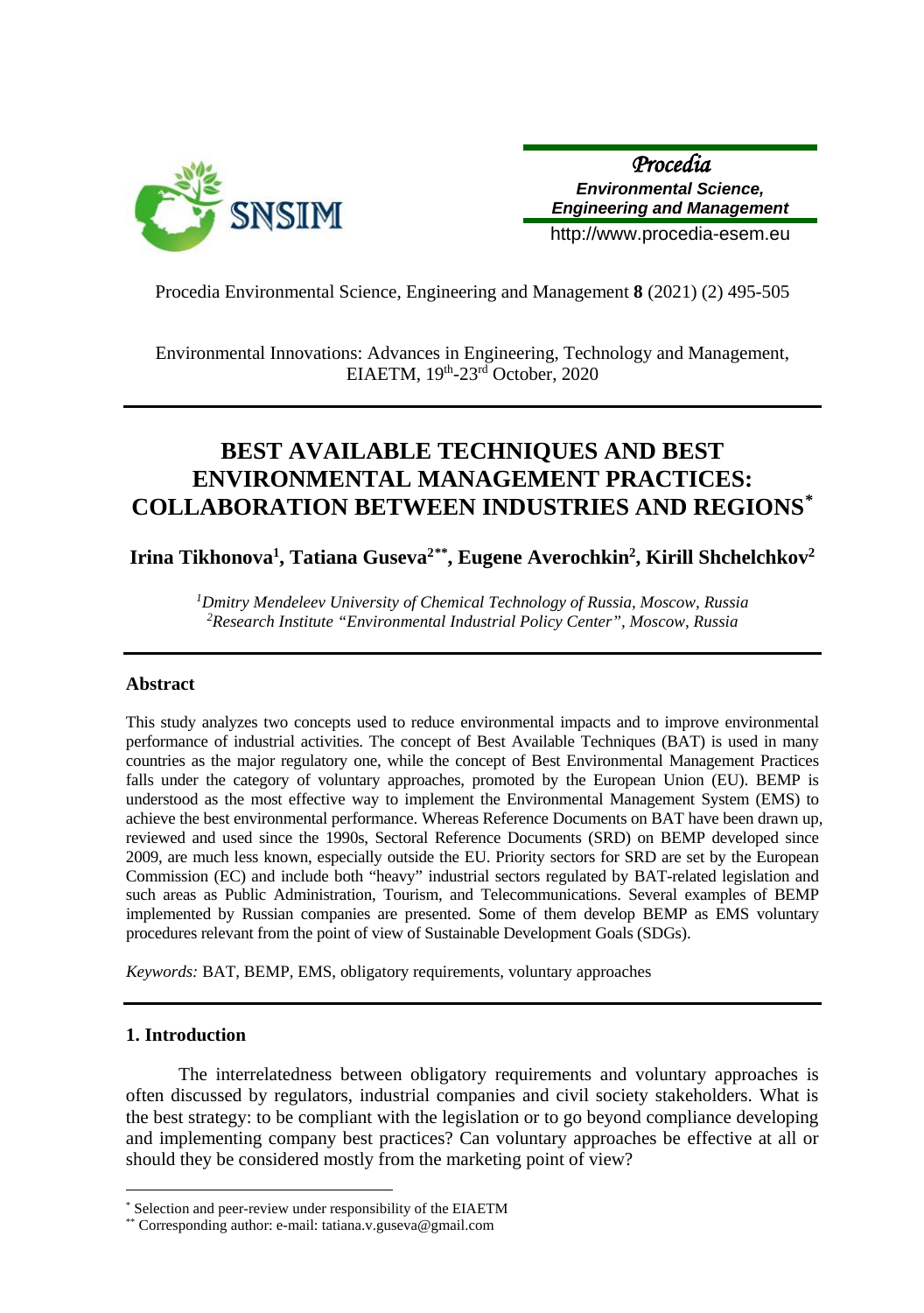In any case, voluntary approaches aiming at better environmental performance and resource efficiency should be welcomed by all stakeholders. But regulators and environmental non-governmental organizations often argue that voluntary approaches do not necessarily lead to achieving reasonable targets.

In Russia, the internationally recognized concept Best Available Techniques (BAT) makes the basis for the new environmental legislation; larger industrial installations are obliged to implement applicable BAT and obtain Integrated Environmental Permits (IEP). At the same time, many companies operating such installations claim that they explore modern voluntary approaches contributing towards SDG achievement at the regional and national level (United Nations, 2015). Quite often they call such approaches Best Environmental Management Practices. Let us consider the environmental effectiveness of obligatory and voluntary instruments analyzing several sectoral and regional case studies.

The research problem of this paper is caused by the complexity of relationships between policy instruments applied to improve environmental performance and resource efficiency of industrial production. Main policy instruments studied include:

Best Available Technique defined as "the most effective and advanced stage in the development of activities and their methods of operation, indicating the practical suitability of particular techniques for providing the basis for emission limit values and other permit conditions designed to prevent and, where this is not practicable, to reduce emissions and the impact on the environment as a whole" (EP Directive 2010/75/EU, 2010) and introduced in Russia by the Federal Law "On Environmental Protection" (RF Federal Law No. 7-FZ, 2002);

Best Environmental Management Practice (BEMP) means the most effective way to implement the Environmental Management System by organizations in a relevant sector and that can result in best environmental performance under given economic and technical conditions (EP Directive 2006/21/EC, 2006).

Best Environmental Practice (BEP), the term often used instead of or along with BEMP roots in Helsinki Convention on the Protection of the Marine Environment of the Baltic Sea Area (Helsinki Convention, 2014). Helsinki Convention sets criteria for selecting BEP and Best Available Technologies (not techniques), in many instances these criteria were considered while setting internationally recognized BAT criteria.

In most cases, Best Environmental Practices defined as "the application of the most appropriate combination of environmental control measures and strategies". Several other international conventions (for example, (United Nations, 2013, 2017)) use BAT and BEP terms in combination: "For its new sources, each Party shall require the use of Best Available Techniques and Best Environmental Practices to control and reduce emissions, as soon as practicable but no later than five years after the date of entry into force" (United Nations, 2013). "Guidelines on Best Environmental Practices for Environmentally Sound Management of Mercury Contaminated Sites in the Mediterranean (UNEP, 2015) is an example proving that BEP and BEMP principles have many similarities. In most cases. BEP have a more compulsory than voluntary character, while BEMP are more often associated with voluntary policy instruments.

## **2. Results and discussion**

# *2.1. Best Available Techniques and Best Environmental Management Practices*

Best Available Techniques continue attracting attention of researchers in many countries: the concept is a "moving target", it is continually developed, revised and new Reference Documents on BAT (BREFs) are published by the European Joint Research Center (JRC), in particular, by Integrated Pollution Prevention and Control (IPPC) Bureau. In 2017-2019, Organization for Economic Cooperation and Development (OECD) being the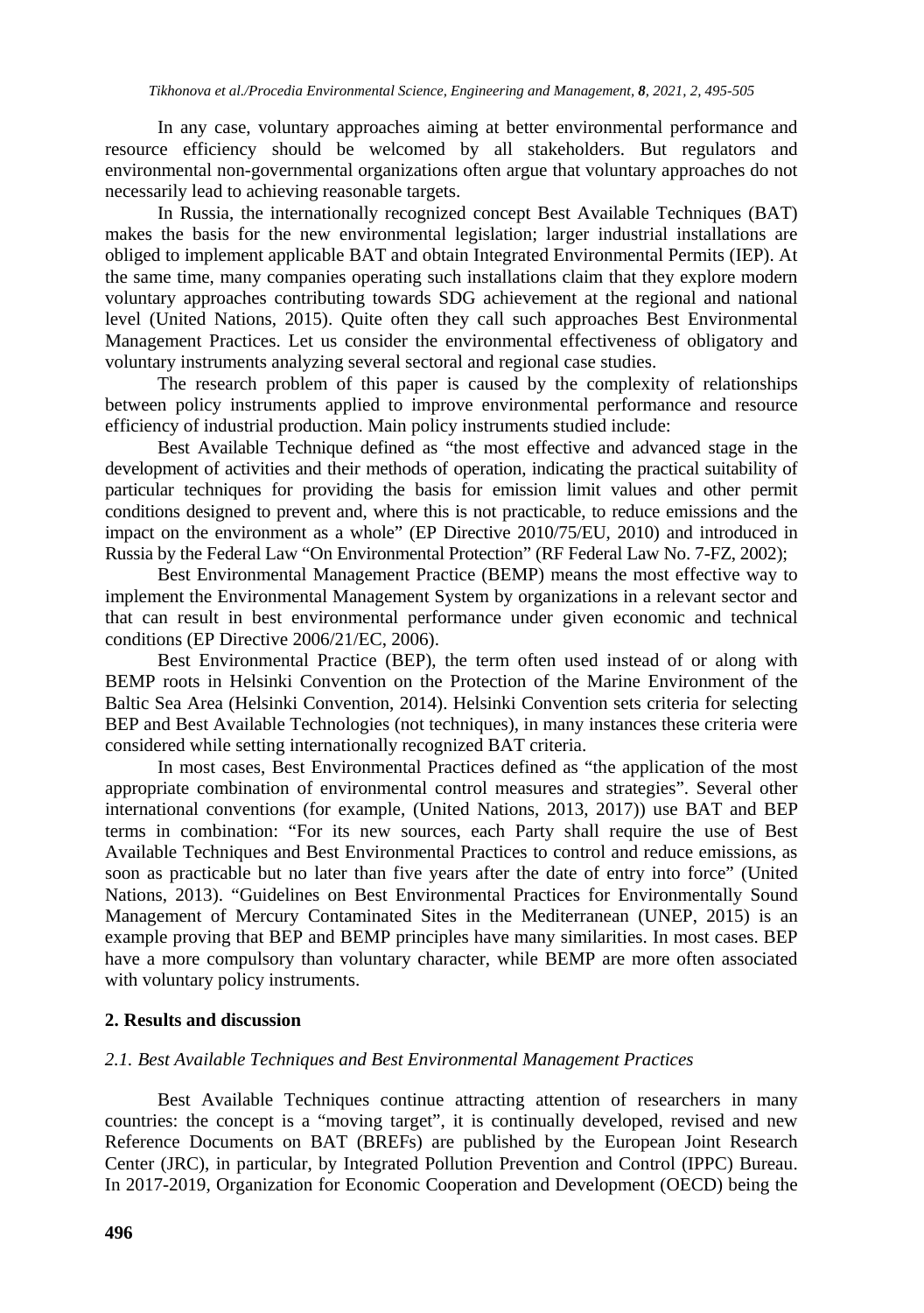most known of them. OECD published three analytical reports on BAT-related policies (OECD, 2017, 2018, 2019); new reports are in progress.

BREFs form part a series of documents "presenting the results of an exchange of information between European Union (EU) Member States, the industries concerned, nongovernmental organizations promoting environmental protection and the EC, to draw up, review, and where necessary, update BAT Reference Documents as required by Article 13(1)" of the Industrial Emissions Directive (EP Directive 2010/75/EU, 2010). Sector-related BAT Conclusions (BATC) are the reference for setting IEP conditions for installations covered by Chapter II of (EP Directive 2010/75/EU, 2010). The competent authorities set emission limit values which ensure that, under normal operating conditions, emissions do not exceed the emission levels associated with the applicable BAT as laid down in the BATC.

So far, 16 sector BREFs with corresponding BATC and 14 "first generation" BREFs drawn up in accordance with the previous (IPPC) Directive are available at the website of IPPC Bureau. In addition, there are two "horizontal" BAT reports (on Energy Efficiency and on Environmental Self-Monitoring) as well as BREFs developed under other policies.

In Russia, BREFs have been drawn up, reviewed and updated since 2015. There are 39 sector BREFs and 12 inter-sectoral, "horizontal" documents. BATC-like documents – Government Decrees or Orders of the Ministry for Natural Resources and Environment – have been prepared for all sector BREFs (Skobelev et al., 2018).

Both in the EU and in Russia, BREFs are drawn up for IPPC installations, those causing significant negative environmental impacts. Though BREFs are reference documents, BATC and IEPs make BAT requirements obligatory. Thus, speaking of BAT, in most cases we discuss mandatory compliance with the EU or national legislation.

At the same time, organizations of all sectors and sizes have a scope for improving their environmental performance. Being motivated by eco-efficiency opportunities, reputation considerations and concerns about the sustainability, many companies try to reduce their impact on the environment. Quite often, organizations develop and implement Environmental Management Systems; standards of the International Organization for Standardization (ISO) and EU Eco-Management and Auditing Scheme (EMAS) are the most known and widely recognized sources of information on EMS requirements.

For many years, advocates of ISO 14000 family and EMAS have been discussing principles for setting environmental performance related objectives. Many researchers agree that EMAS has always been clearer and stricter in terms of environmental performance assessment; naturally, EMAS is more accepted by EU companies or organizations collaborating with European partners (Erauskin‐Tolosa et al., 2020; Testa et al., 2014).

The latest revision of EMAS issued in 2009, (EP Directive 2006/21/EC, 2006) promotes Best Environmental Management Practices through the development of Sectoral Reference Documents (SRD) on BEMP. These documents are discussed much more seldom than BREFs, and therefore we describe them in this article.

According to the EC plans, SRDs on BEMP will be elaborated for a list of priority sectors. To draw up SRDs, the JRC studies experience of frontrunner organizations in different sectors. For each SRD, the JRC sets up a technical working group (TWG) of sectoral experts to gather and review information on the BEMP of the sector. The JRC organizes the work of the TWG, fosters the exchange of information, makes a scientific and technical analysis of information exchanged and elaborates the SRD. The process is very similar to that managed by IPPC Bureau while developing BREFs. Unlike BREFs, SRDs fall under the responsibility of the Circular Economy and Industrial Leadership Group.

The SRDs available at the website of JRC are: Retail Trade, Tourism, Construction, Public Administration, Agriculture and Food and Beverage Manufacturing. For other sectors (Waste Management, Manufacture of Fabricated Metal Products, and Telecommunications) the development of the Best Practice Reports and SRDs is still on-going.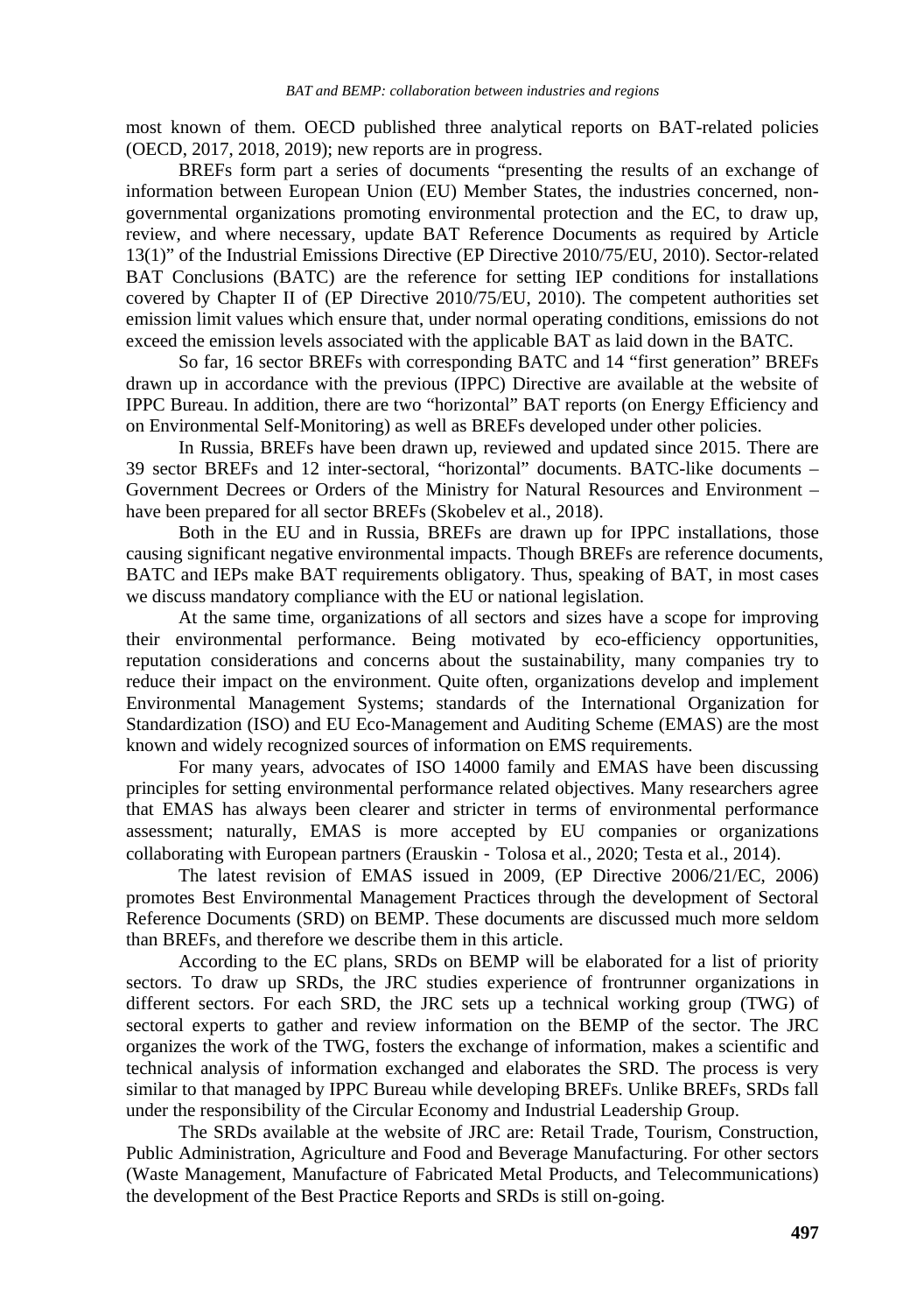For all SRDs, special Commission Decisions (EU) are issued; they establish Best Environmental Management Practices, sector environmental performance indicators and benchmarks for priority sectors under EMAS regulation (Fig. 1). Energy efficiency, material efficiency, water, water, waste, emissions (first of all, of greenhouse gases) are key environmental performance indicators used for all sectors. Biodiversity issues are covered too, though in some cases it is not easy to select appropriate indicators. Sector specific indicators and alternative indicators are also developed by TWGs, too.



**Fig. 1.** Environmental performance indicators and benchmarks of excellence

Thus, for organizations voluntarily registered against EMAS, sector environmental performance indicators become compulsory. Since this issue is very sensitive, let us quote the original definition, "Given the voluntary nature of EMAS and SRD, no disproportionate burdens should be put on the organizations to provide such evidence. Verifiers shall not require an individual justification for each of the best practices, sector-specific environmental performance indicators and benchmarks of excellence which are mentioned in the SRD and not considered relevant by the organization in the light of its environmental review. Nevertheless, they could suggest relevant additional elements to be taken into account in the future as further evidence of its commitment to continuous performance improvement" (EC Decision 2017/1508, 2017).

As it is already mentioned, researchers and practitioners tend to use a variety of terms: Best Environmental Practices, Best Environmental Management Practices, Good Environmental Practices, etc. We'll discuss BEMP not necessarily connecting them to EMAS, but emphasizing their character: they are voluntary by origin, but can become obligatory within the framework of certain regulatory constructions, and finally, they describe practices that allow achieving best results by economically and technically feasible measures (better than simply good (Fig. 1)).

## *2.2. Sustainability Issues and Best Environmental Management Practices*

Recently, PwC published a review entitled "Sustainability in the Boardroom. Russian Boards Survey 2019" (Fegetsyn and Dubovitskaya, 2019). Highlighting the increased level of engagement with sustainability among boards of directors in Russia, authors of the survey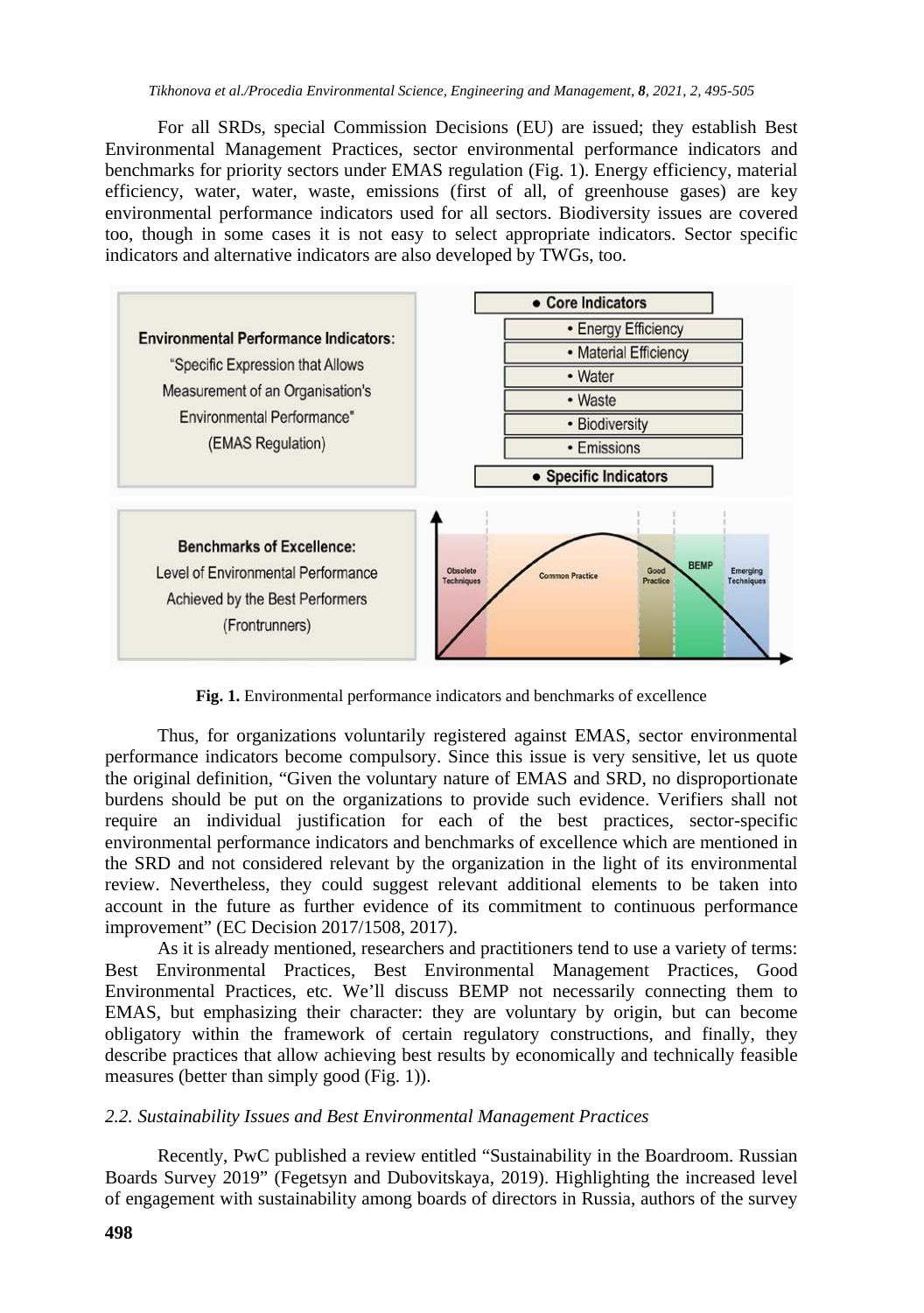offer a kind of a distribution of "very" and "rather" important company development topics. Fig. 2 presents this distribution (derived from interviews of over 70 board members of 200 leading Russian companies) and suggests aspects most promising for the development and implementation of Best Environmental Management Practices.



**Fig. 2.** "Very" and "rather" important topics to the development of the company (PwC, 2019, with comments)

Compliance is seen as a very important issue (85% of respondents believe so); we assume that environmental legislation attracts attention of many companies due to the introduction of new BAT-based requirements. Energy efficiency (56%) and assessment of suppliers (52%) are seen as less important issues, while climate change and solid and liquid waste can be described as "rather" important topics. It is not quite clear though why solid and liquid waste issue is considered separately from the compliance with environmental regulations, and air emissions of "ordinary" pollutants (other than greenhouse gases) are not mentioned at all. Still, three pillars and most SDGs are clearly reflected, while increase of transparency sounds promising for promoting open reporting practices.

Nowadays, international companies recognize that sustainability is a necessity. They understand how important it is to follow the global sustainability agenda and build a more inclusive economy gaining thereby the trust of their stakeholders. Companies become increasingly ambitious in pursuing long-term sustainability advantages. As it is already noticed, in Russia, organizations also begin recognizing the importance of integrating sustainability issues in strategic planning and everyday practices. Some of them are committed to managing their businesses according to highest environmental and social responsibility standards, others consider risks and opportunities and focus their attention on obligatory requirements of respective legislation (Vakula et al., 2020).

In the past 5 years, larger companies, (mining industry, metallurgy, chemistry and petrochemicals specifically) have felt the need to incorporate BEMP into their development strategies. Despite the fact that the general principles of BEMP have not been developed for these economic sectors, companies independently begin to prepare and implement long-term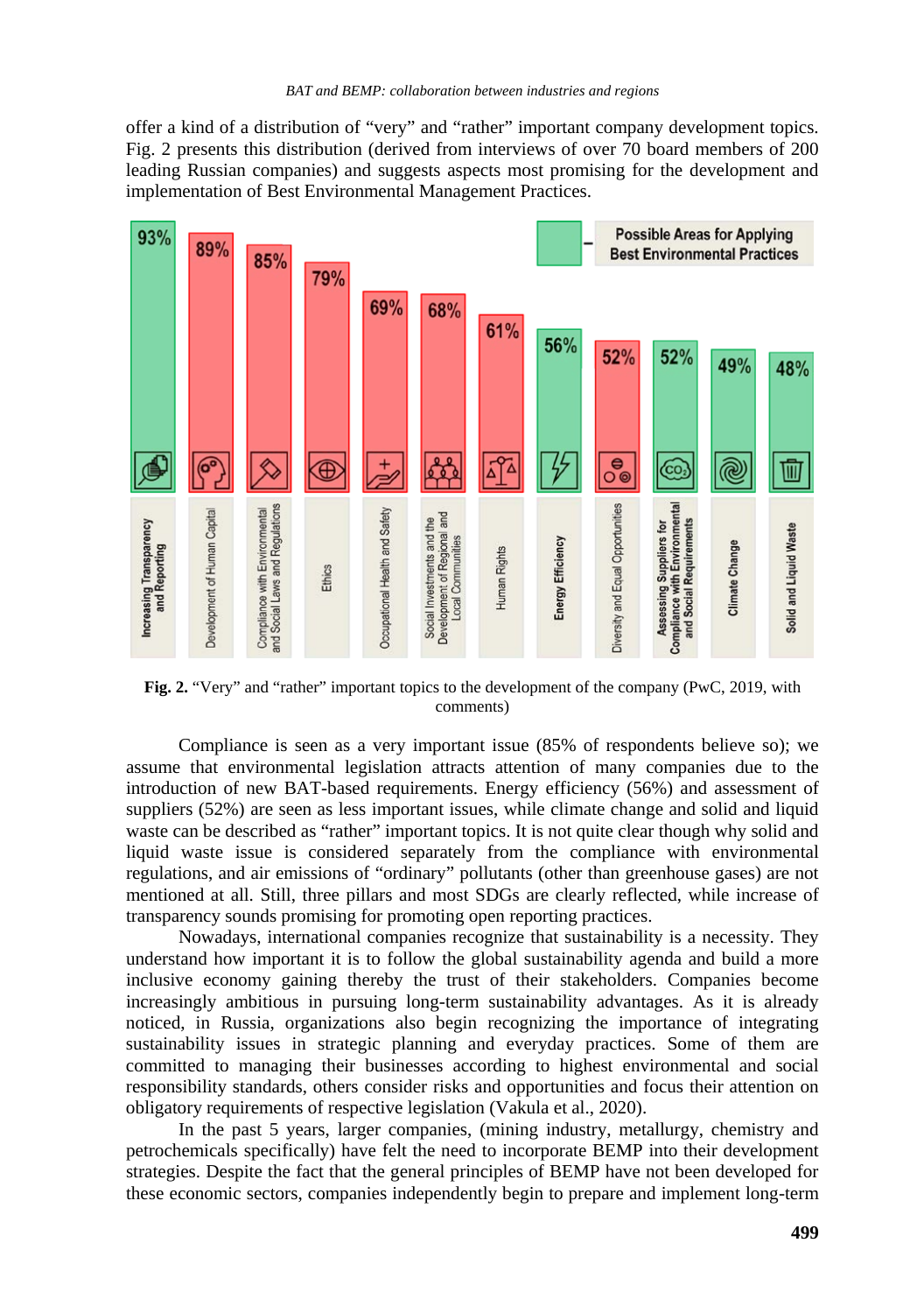environmental strategies as integral parts of their sustainability strategies. Recommendations have been developed for several industrial sectors under UNDP/GEF-Ministry for Natural Resources and Environment of Russia project "Mainstreaming Biodiversity Conservation into Russia's Energy Sector Policies and Operations": "Compendium of Innovative Solutions for Biodiversity Conservation for the Oil Exploration Sector" (2015), "Compendium of Innovative Solutions for Biodiversity Conservation for the Coal Mining Sector" (2017), "Compendium of Innovative Solutions for Biodiversity Conservation for the Hydropower Sector" (2017). The word "innovative" reflect here that solutions are quire advanced and developed by frontrunner organizations.

## *2.3. Best Environmental Management Practices of Russian Industries: Case Studies*

Cases presented below consider approaches followed by organizations with which coauthors of this paper work within the framework of national and international projects.

#### *2.3.1. Large Combustions Plants: Shaturskaya Power Plant*

Unipro company operates 5 power plants located in the Central Russia, Urals and Siberia. Shaturskaya power plant is a branch located in the town of Shatura, within the Meshchera Lowlands (the Moscow Region). Natural gas is the main fuel, however, coal, fuel oil and peat may also be used at the power plant. The total installed capacity of Shaturskaya power plant is 1,500 MW, while the heating capacity is 344.5 Gcal (Unipro, 2020).

The first experimental 5 MW power plant was commissioned in 1920; local peat was the main fuel and remained to be up to the 1990s. In 2010, a modern combined cycle gas turbine CCGT-400 was commissioned; its efficiency of about 56 %, exceeding the efficiency factors of all the thermal power plants operating in the RF by more than a third.

In accordance with the new legislation, Shaturskaya power plant has to demonstrate its compliance with applicable BAT requirements and to obtain an Integrated Environmental Permit. Unipro is running environmental performance assessments at all sites and develops a plan for preparing IEP applications. This is BAT-related compulsory part of activities.

On the other hand, all company sites operate ISO 14001 registered EMS and set objectives going beyond BAT and other legislative requirements. Voluntarily Unipro considers opportunities for carbon offsetting activities, namely, for planting forest. In Russia, there are no official requirements to reducing carbon emissions, and the national legislation is still under discussion. For the Meshchera Lowlands these voluntary activities are very important since vulnerable Protected Landscapes of this area encompass pine forests and peatbogs, including those burnt during tremendous 2010 fires. Along with forest planting, in 2020, Unipro intends to run a regional environmental awareness raising project. Corresponding procedures will be formalized within the EMS framework getting thereby the status of BEMP. Thus, Energy Efficiency, Climate Change, and Support to Regional Communities are at least three BEMP directions (Fig. 2) explored by the company and in particular, by its oldest and most efficient power plant. Forestry (as a specific indicator in accordance with Fig. 1) can be probably added to the list. Regional governments are mostly interested in the voluntary activities dealing with the collaboration with the Protected Landscapes, forestry enterprises, and local educational establishments, which is quite logical.

#### *2.3.2. Pulp and Paper Industry: Mondi Syktyvkar*

Mondi Syktyvkar is one of the leaders in the Russian pulp and paper industry and the largest paper producer in the Russian Federation. The annual output of the mill exceeds 1.2 mln tons of office, offset and newsprint paper, containerboard, and market pulp (Mondi, 2020). In 2019, Mondi Syktyvkar completed implementation of two strategic investment projects – modernization of power plant and wastewater treatment plant. These projects resulted in the significant improvement of the environmental performance. In 2019, Mondi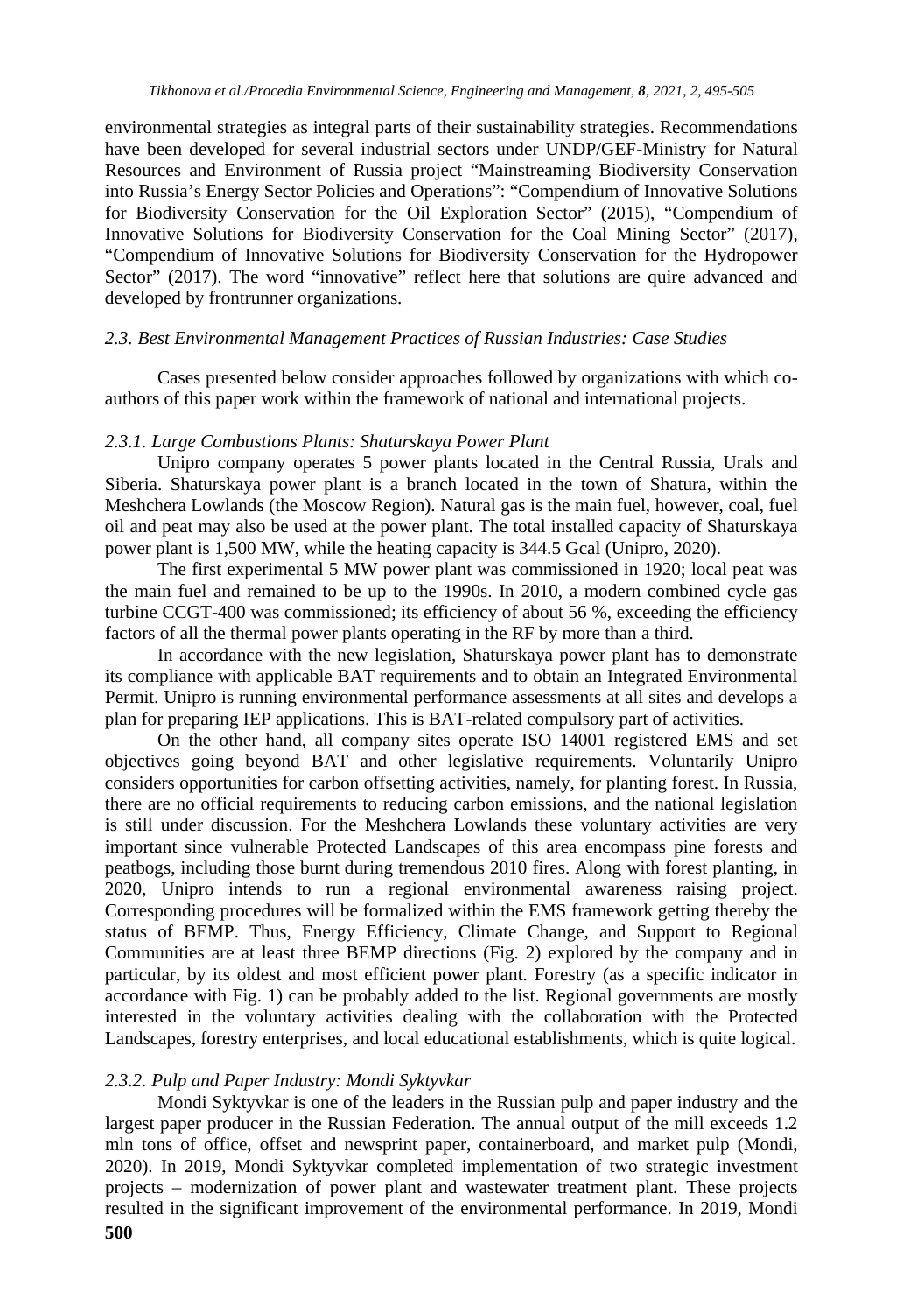Syktyvkar demonstrated its compliance with BAT requirements, and in 2020-2021, plans to obtain the IEP. Results achieved are better than BAT requirements, this reflects objectives of ISO 14001: 2015 certified Environmental Management System as well as the overall strategy of Mondi.

BEMP wise, Mondi Syktyvkar is one of the most energy efficient companies of the sector; the share of "green" energy gradually reaches 50%. The company preserves high conservation value boreal forests collaborating with WWF Russia and the Silver Taiga Foundation. All leased forests (2.1 mln hectares) are certified in accordance with the Forest Stewardship Council standards. This can be considered as a kind of "Assessing Suppliers" activity and definitely reflects principles of lifecycle thinking. In addition to 12% of forest areas conserved under forest management plan, Mondi Syktyvkar guards other 13% of the territory voluntarily. In its forest nursery, the company plants more than 8 mln containerized seedlings of conifers for the re-forestation of the Republic of Komi and neighboring regions.

Open reporting and information dissemination wise, Mondi Syktyvkar publishes sustainability reports and provides information online. Company staff delivers environmental courses at Syktyvkar Forest Institute and participates in many regional initiatives. Nevertheless, Mondi Syktyvkar is recognized as an environmental leader in the Republic of Komi (regional leader) while national non-governmental organizations argue that it does no participate in such activities as inquiries, comparative studies (environmental benchmarking) of pulp and paper companies, etc. Summarizing, one can conclude that Mondi Syktyvkar implements BEMP associated with the Development of Regional and Local Communities, Environmental Assessment of Suppliers, Energy Efficiency and Climate Change, Solid and Liquid Waste (Fig. 2) as well as Biodiversity, Material Efficiency and such specific field as Forestry.

# *2.3.3. Precious Metals Production: Polymetal Company*

Polymetal International plc is a global gold (top-10) and silver (top-5) producer with assets in Russia and Kazakhstan. The company systematically enhances its EMS and ensures continual improvement of the environmental performance (Polymetal, 2020).

One of top priorities is to increase energy efficiency at Polymetal production sites. That is why an action plan on energy consumption, efficient use of energy resources and new energy efficient equipment and technologies is annually updated by the management. Corporate goals are part of EMS and Energy Management System providing for targeted activities, for example, alternative energy sources (a solar power plant at Svetloye field and a wind farm at the seaport of Unchi). These projects have already begun to show positive results. In 2018, Polymetal International plc reduced intensity of greenhouse gas emissions across the company by 7%.

Thus, Energy Efficiency and Climate Change (Fig. 1 and Fig. 2) are key BEMP directions explored by Polymetal International plc. BEMP associated with SDGs, reflect Biodiversity (Life on Earth) as well as Social Investments and the Development of Regional and Local Communities. Collaboration with Regional Governments manifests itself via environmental and social programs. Responsibility on biodiversity conservation lays primarily on environmental teams and on the Safety and Sustainability Committee of the Board of Directors. Communication teams run awareness raising events for local communities. Implementation of corporate environmental and social programs is supported by the banking sector, too; for example, Societe Generale Group and Polymetal Group entered into a bilateral agreement on the provision of a loan (up to USD 75 mln) tied to Polymetal SDGs: interest rate will be related to five environmental goals in the field of Environmental and Social Policy.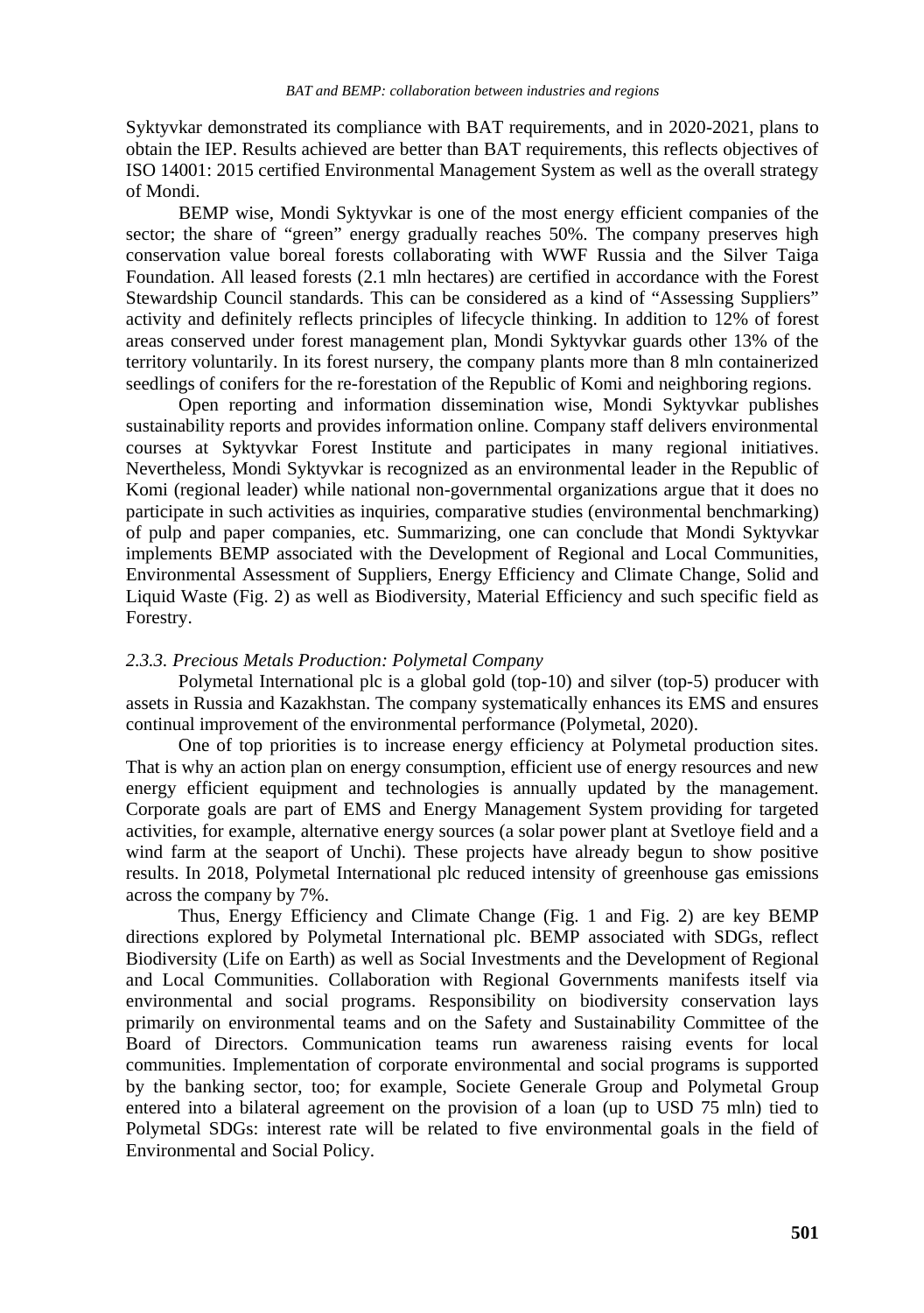# *2.3.4. Coal Mining*

In the mining industry, an important aspect environmental aspect is generation of extraction waste. Quite often enterprises implement remediation programs by applying forest ecosystem rehabilitation and long-term environmental monitoring. Such programs usually apply indirect dust monitoring methods using local lichen as bioindicators.

Russian coal mining industry under long-term program for the development of the Russian coal industry until 2030 has to achieve 100% of land remediation for 100% of land disturbed by industrial operations (RF Decree 1099-r, 2014). This is why industry has planned a set of measures for landscape restoration by introducing indigenous steppe and grassland ecosystems on overburden rock sites of coal mines. Similar approaches are promoted by the Directive 2006/21/EC on the Management of Waste from Extractive Industries (EP Directive 2006/21/EC, 2006).

Advanced programs are implemented, for example, in the Kemerovo region by Kuzbass Fuel Company PJSC, where the destroyed part of the Karakan ridge is subject to restoration of the steppe vegetation that existed on the Karakan ridge before mining began. In addition to the restoration of land disturbed as a result of economic activity and following the extended liability, the company has created a Protected Landscape (Karakansky Regional Nature Reserve) – on "industrial land" owned by the company. This example has become the first step in Russian coal mining industry when a protected natural area is developed on the lands of a coal company in order to compensate for the environmental damage caused by industrial activities (Kuzbass Fuel Company, 2020).

To restore disturbed land plots, some coal mining companies use remediation agents on the basis of ash and slag waste from coal fired power plants. Thus, ash and slag from coal burning power plants located in Krasnoyarsk, Novosibirsk, Kuzbass Regions are used for the restoration of disturbed lands and highway development projects in the Republic of Khakassia and Novosibirsk Region. In 2019, all ash and slag produced by Krasnoyarsk power plant were used to restore the depleted quarry in the Berezovsky district of Krasnoyarsk Region. The total possible production volume of ash and slag-based remediation agents by SUEK Company is estimated at 3.2 mln tons/year, totaling 90% of ash and slag waste generated by SUEK thermal power plants (Landia and Rashevsky, 2019).

Overburden rocks from open coal mining are often used for filling sinkholes, backfilling and reclaiming land disturbed by mining operations (including projects to restore topography and soil, landscaping and gardening). SUEK company is implementing a unique project on land reclamation in order to create viable recommendations on forest reclamation.

The implementation of a long-term environmental action program is additionally supported by the participation in assessing industry environmental responsibility ratings (WWF Russia initiative and the UNDP/GEF/ Ministry for Natural Resources and Environment, RF (UNDP/GEF, 2017), which allows developing effective communication mechanisms between the industry and stakeholders (regional authorities and local communities).

# **3. Conclusions**

Thus, Best Available Techniques and Best Environmental Management Practices form two interrelated instruments providing for reducing environmental impacts of industrial activities. While BAT concept is widely recognized worldwide, and many countries (including Russia) require larger industrial polluters to implement BAT on the mandatory basis, BEPMs remain connected primarily to the voluntary Eco-Management and Auditing Scheme spread mostly in Europe. Reference Documents on BAT and BEMP are worked out by the EU Joint Research Center and complement each other allowing organizations to improve their environmental performance. Besides that, there are so called Best Environmental Practices that are often associated with the international conventions. BEP are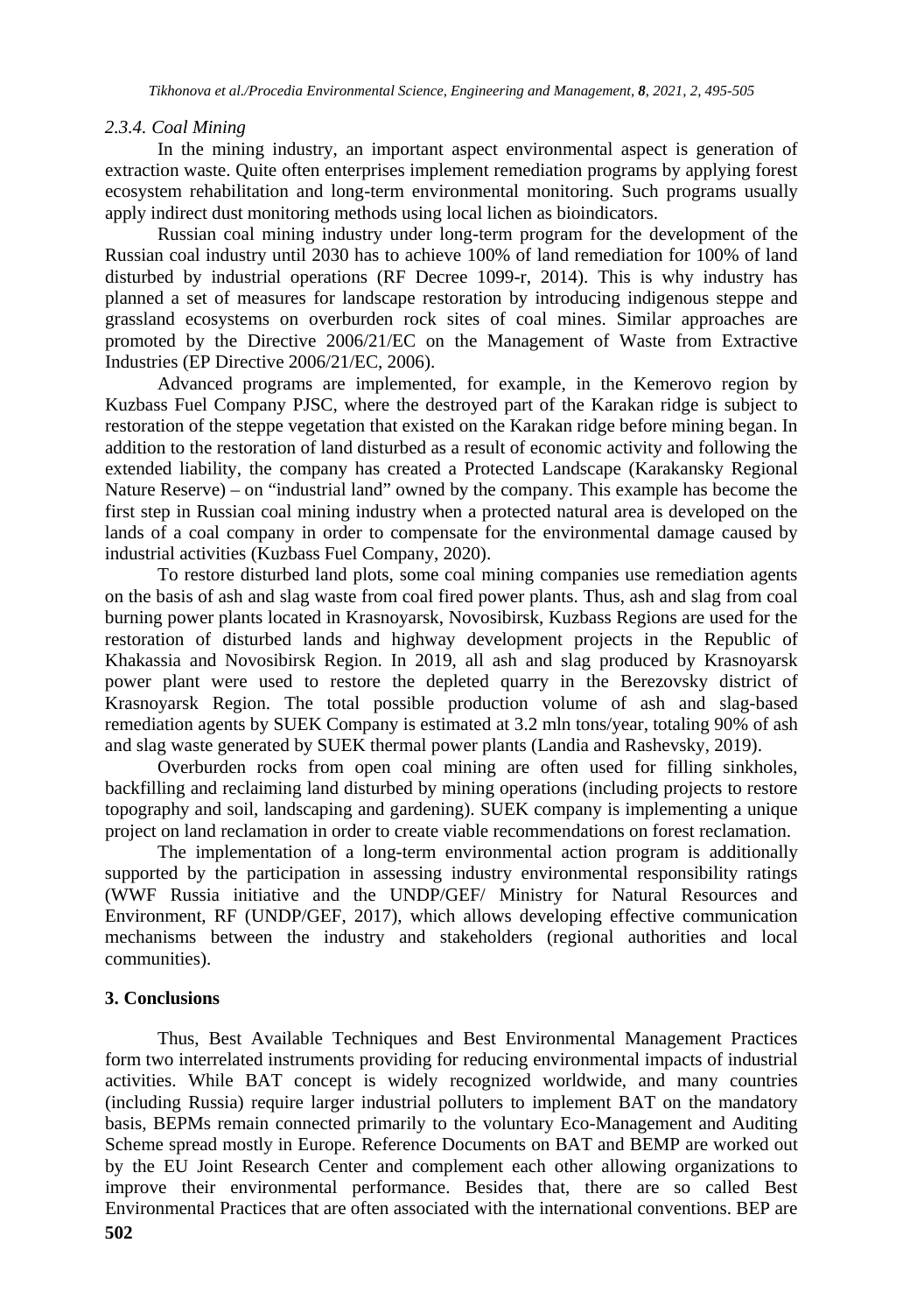described as the application of most appropriate combination of measures aimed at reducing (minimizing) environmental impacts. This combination usually includes both technological and technical approaches and management procedures.

Whereas in the European Union, BAT implementation has been obligatory since 1996, and EMAS first introduced in 1993, in Russia, BAT-related legislation was passed in 2014, and first Integrated Environmental Permits were issues in 2019. Voluntarily, leading companies have been considering applicable BAT requirements for many years; most of them have also been implementing Environmental Management Systems. Thus, results of experimental, voluntary projects allowed to develop an obligatory legislative construction aimed at enhancing resource efficiency and reducing environmental impacts of key industries.

Analysis of several BEMP cases (there are many more similar "stories" of course) allows suggesting that they are not linked to EMAS but follow major approaches formalized in Sectoral Reference Documents published by the JRC. Boards of directors of leading Russian companies believe that legislative compliance is very important for the good corporate governance, but they agree also that Energy Efficiency, Climate Change, Emissions, and Environmental Assessment of Suppliers are rather important topics to the development of the company, too. These "rather" important topics can be traced in most cases reflecting experience of organizations regardless of the industry sector.

Though most companies have assets in Russia and abroad, collaboration with regional stakeholders is very important: it allows setting feasible objectives and assessing environmental performance enhancement and effectiveness of local voluntary activities. At the same time, in Russia, Regional Governments are involved in the evaluation of Environmental Performance Enhancement Programs mandatorily developed and implemented by BAT-regulated installations not meeting BAT sector requirements. This fact opens opportunity for wider application of BEMP by companies obliged to obtain IEPs and seeking for the regional support.

It is likely, that internationally recognized BEMP and BEP can be used to work out so called sector normative environmental conservation documents (similar to General Binding Rules, GBR). When (and if) such GBR become obligatory or at least widespread, a new, more advanced cycle of voluntary-compulsory relationships can be started.

#### **References**

- EC Decision 2017/1508, (2017), Commission Decision (EU) 2017/1508 of 28 August 2017 on the reference document on best environmental management practice, sector environmental performance indicators and benchmarks of excellence for the food and beverage manufacturing sector under Regulation (EC) No 1221/2009 of the European Parliament and of the Council on the voluntary participation by organisations in a Community eco-management and audit scheme (EMAS) (Text with EEA relevance. ), European Commission, OJ L, On line at: http://data.europa.eu/eli/dec/2017/1508/oj/eng.
- EP Directive 2006/21/EC, (2006), Directive 2006/21/EC of the European Parliament and of the Council of 15 March 2006 on the management of waste from extractive industries and amending Directive 2004/35/EC - Statement by the European Parliament, the Council and the Commission, European Commission, 102, On line at: http://data.europa.eu/eli/dir/2006/21/oj/eng.
- EP Directive 2010/75/EU, (2010), Directive 2010/75/EU of the European Parliament and of the Council of 24 November 2010 on industrial emissions (integrated pollution prevention and control), European Commission, On line at: https://www.eea.europa.eu/policycontrol), European Commission, On line at: https://www.eea.europa.eu/policydocuments/directive-2010-75-eu-of.
- Erauskin‐Tolosa A., Zubeltzu‐Jaka E., Heras‐Saizarbitoria I., Boiral O., (2020), ISO 14001, EMAS and environmental performance: A meta‐analysis, *Business Strategy and the Environment*, **29**, 1145-1159. DOI: 10.1002/bse.2422.
- Fegetsyn A., Dubovitskaya E., (2019), *Sustainability in the Boardroom. Russian Boards Survey 2019*, PwC Russia, On line at: https://www.pwc.ru/ru/materials/pwc-board-survey-2019-english.pdf.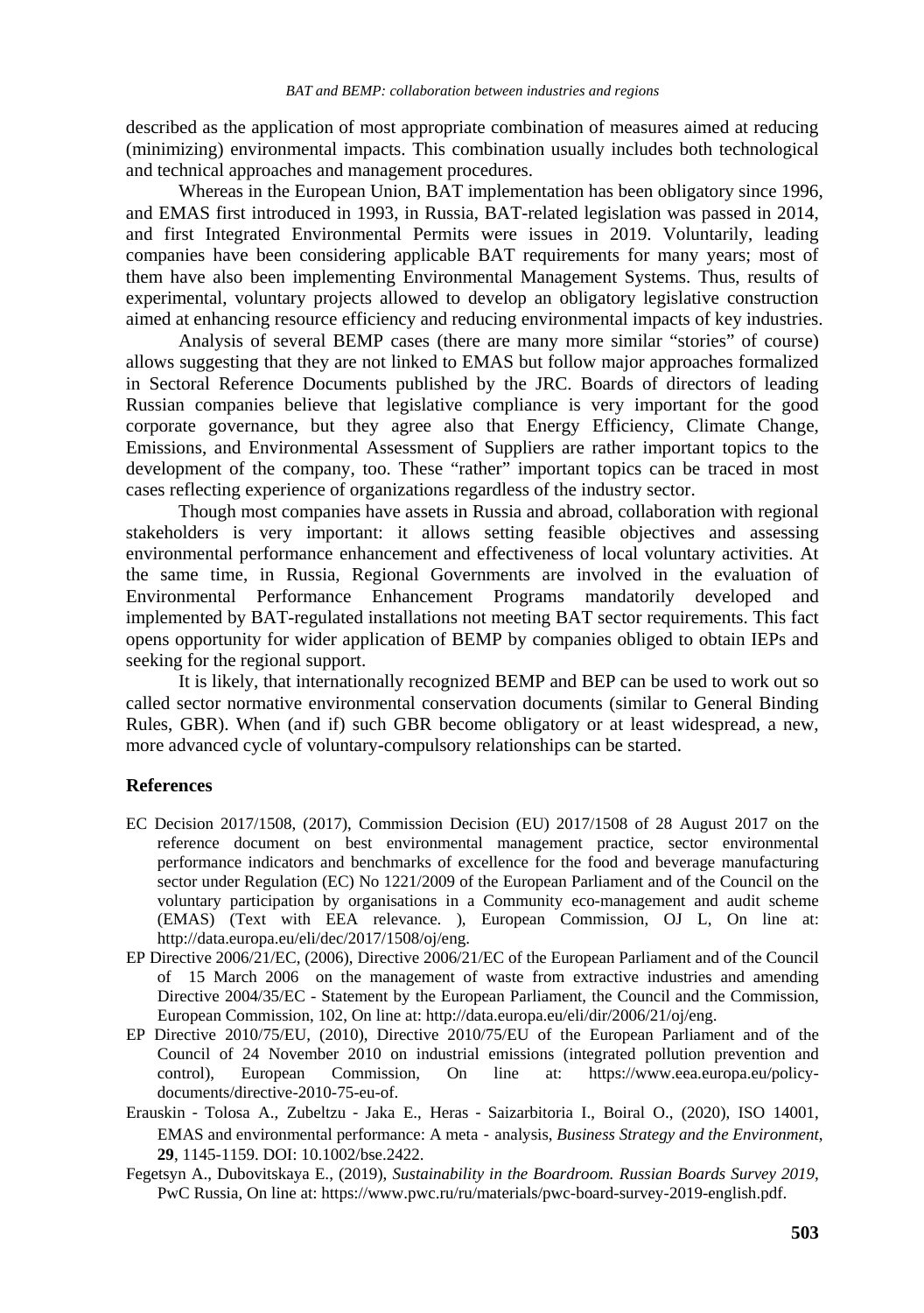- Helsinki Convention, (2014), Convention on the Protection of the Marine Environment of the Baltic Sea Area (Helsinki Convention), HELCOM, On line at: https://helcom.fi/about-us/convention/.
- Kuzbass Fuel Company, (2020), Kuzbass Fuel Company Environmental activities, *KTK*, On line at: http://ktk.company/en/ecologi/ecology-monitoring.
- Landia A., Rashevsky V., (2019), *Building competitive advantage. SUEK Integrated report*, JSC SUEK, Moscow, Russia, On line at: https://ar2019.suek.com/download/full-reports/ar\_en\_annualreport\_spreads\_suek\_2019.pdf.
- Mondi, (2020), Mondi Syktyvkar Profile, Mondi Syktyvkar, On line at: https://www.mondigroup.com/en/about-mondi/where-we-operate/ourlocations/europe/russia/mondi-syktyvkar/.
- OECD, (2017), Best Available Techniques (BAT) for Preventing and Controlling Industrial Pollution, Activity 1: Policies on BAT or similar concepts Across the World, Environment, Health and Safety, Environment Directorate, OECD, On line at: https://www.oecd.org/chemicalsafety/riskmanagement/policies-on-best-available-techniques-or-similar-concepts-around-the-world.pdf.
- OECD, (2018), Best Available Techniques (BAT) for Preventing and Controlling Industrial Pollution, Activity 2: Approaches to Establishing Best Available Techniques Around the World, Environment, Health and Safety, Environment Directorate, OECD, On line at: https://www.oecd.org/chemicalsafety/risk-management/approaches-to-establishing-best-availabletechniques-around-the-world.pdf.
- OECD, (2019), Best Available Techniques (BAT) for Preventing and Controlling Industrial Pollution, Activity 3: Measuring the Effectiveness of BAT Policies, Environment, Health and Safety, Environment Directorate, OECD, On line at: https://www.oecd.org/chemicalsafety/riskmanagement/measuring-the-effectiveness-of-best-available-techniques-policies.pdf.
- Polymetal, (2020), Environmental Policy, On line at: https://www.polymetalinternational.com/en/sustainability/environment/.
- RF Decree 1099-r, (2014), On approval of the program for the development of the coal industry in Russia for the period up to 2030, RF Government, (in Russian), On line at: https://legalacts.ru/doc/rasporjazhenie-pravitelstva-rf-ot-21062014-n-1099-r/.
- RF Federal Law No. 7-FZ, (2002), On environmental protection, RF Government, (in Russian), On line at: http://www.consultant.ru/document/cons\_doc\_LAW\_34823/.
- Skobelev D., Guseva T., Chechevatova O., Sanzharovskiy A., Shchelchkov K., Begak M., (2018), *Comparative Analysis of the Drawing up and Review of Reference Documents on Best Available Techniques in the European Union and in the Russian Federation*, 2, Pero, Moscow, Russia.
- Testa F., Rizzi F., Daddi T., Gusmerotti N., Frey M., Iraldo F., (2014), EMAS and ISO 14001: The differences in effectively improving environmental performance, *Journal of Cleaner Production*, **68**, 165-173. DOI: 10.1016/j.jclepro.2013.12.061.
- UNDP/GEF, (2017), Compendium of innovative solutions for biodiversity conservation, UNDP/GEF-Ministry of Natural Resources and Environment of Russia project "Mainstreaming Biodiversity Conservation into Russia's Energy Sector Policies and Operations", (in English), On line at: http://bd-energy.ru/art.php?lan=en&id=140.
- UNEP, (2015), Guidelines on Best Environmental Practices (BEP) for Environmentally Sound Management (ESM) of Mercury Contaminated Sites in the Mediterranean, United Nations Environmental Program, Barcelona Convention Secretariat, Athens, Greece, On line at: https://wedocs.unep.org/handle/20.500.11822/9917?show=full.
- Unipro, (2020), Shaturskaya GRES Profile, Shaturskaya GRES Unipro, On line at: http://www.unipro.energy/en/about/structure/shaturskaya/.
- United Nations, (2013), Minamata Convention on Mercury, United Nations Environmental Program, Nairobi, Kenya, On line at: http://www.mercuryconvention.org/Portals/11/documents/Booklets/COP3-version/Minamata-Convention-booklet-Sep2019-EN.pdf.
- United Nations, (2015), Transforming Our World: The 2030 Agenda for Sustainable Development, United Nations, New York, NY, USA, On line at: https://sustainabledevelopment.un.org/content/documents/21252030%20Agenda%20for%20Sustai nable%20Development%20web.pdf.
- United Nations, (2017), Stockholm Convention on Persistent Organic Pollutants, United Nations Environment Programme,Secretariat of the Stockholm Convention, Châtelaine, Switzerland, On